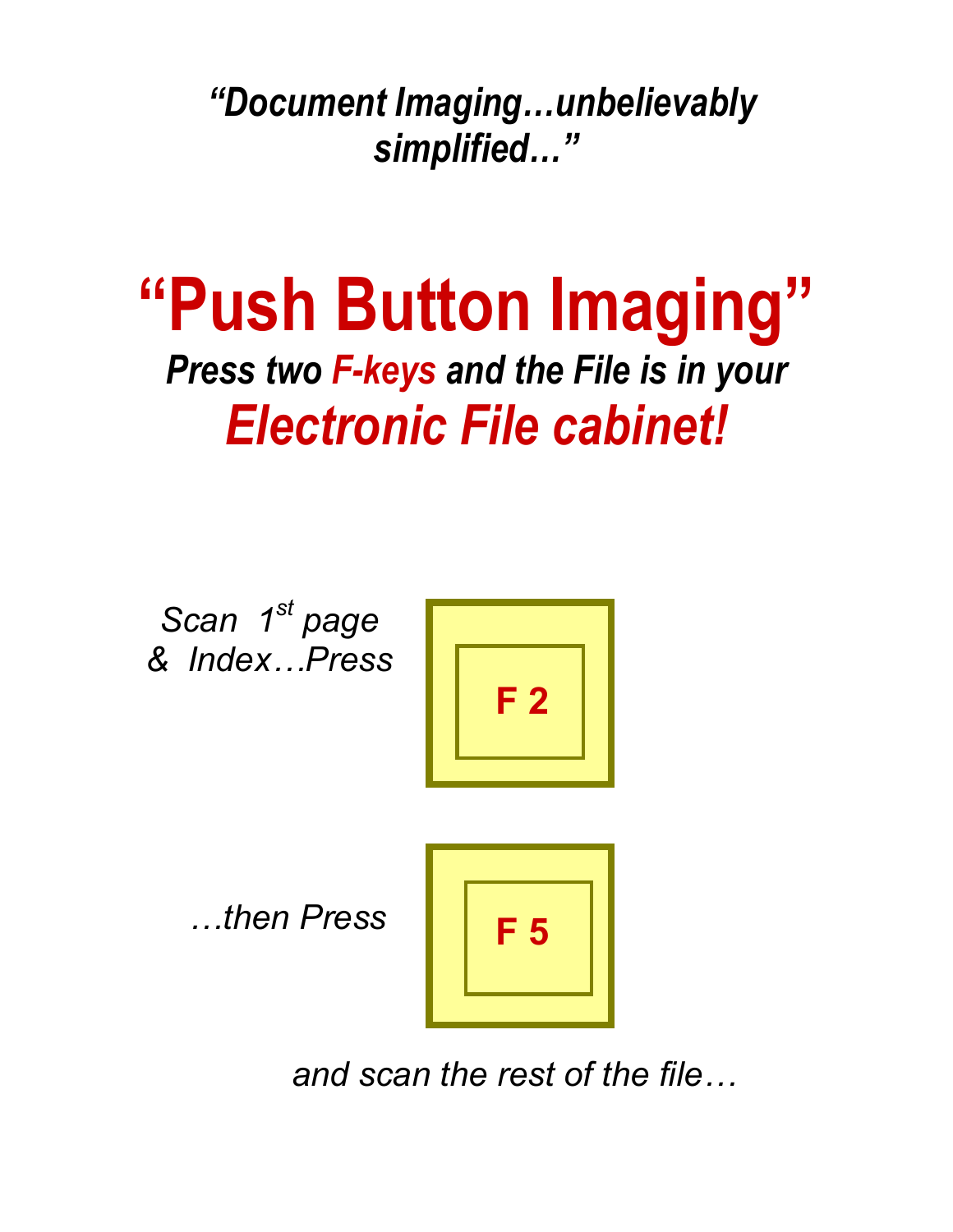## *Quit filing PAPER! Automate your filing system with VersaIMAGE!*

*Thousands of Customers have!* 

### *Set up your application in less than 10 Minutes!*

- *1. Create and define your database fields*
- *2. Set up your application security requirements*
- *3. Choose your folder or batch scanning modes*

*Watch our Video Movies on our website and Download a free copy of our VersaIMAGE-GOLD software from www.versasoftware.com use it for 30 days free and see what we mean!*



**VersaIMAGE Software Corporation 7600 W. Grand River Avenue, Suite 230, Brighton, MI 48114** 

**Tel: (810) 225-9720 Fax: (810) 225-9726 Cell: (517) 285-8200**  Web: **www.versaimage.com** e-mail: sales@versasoftware.com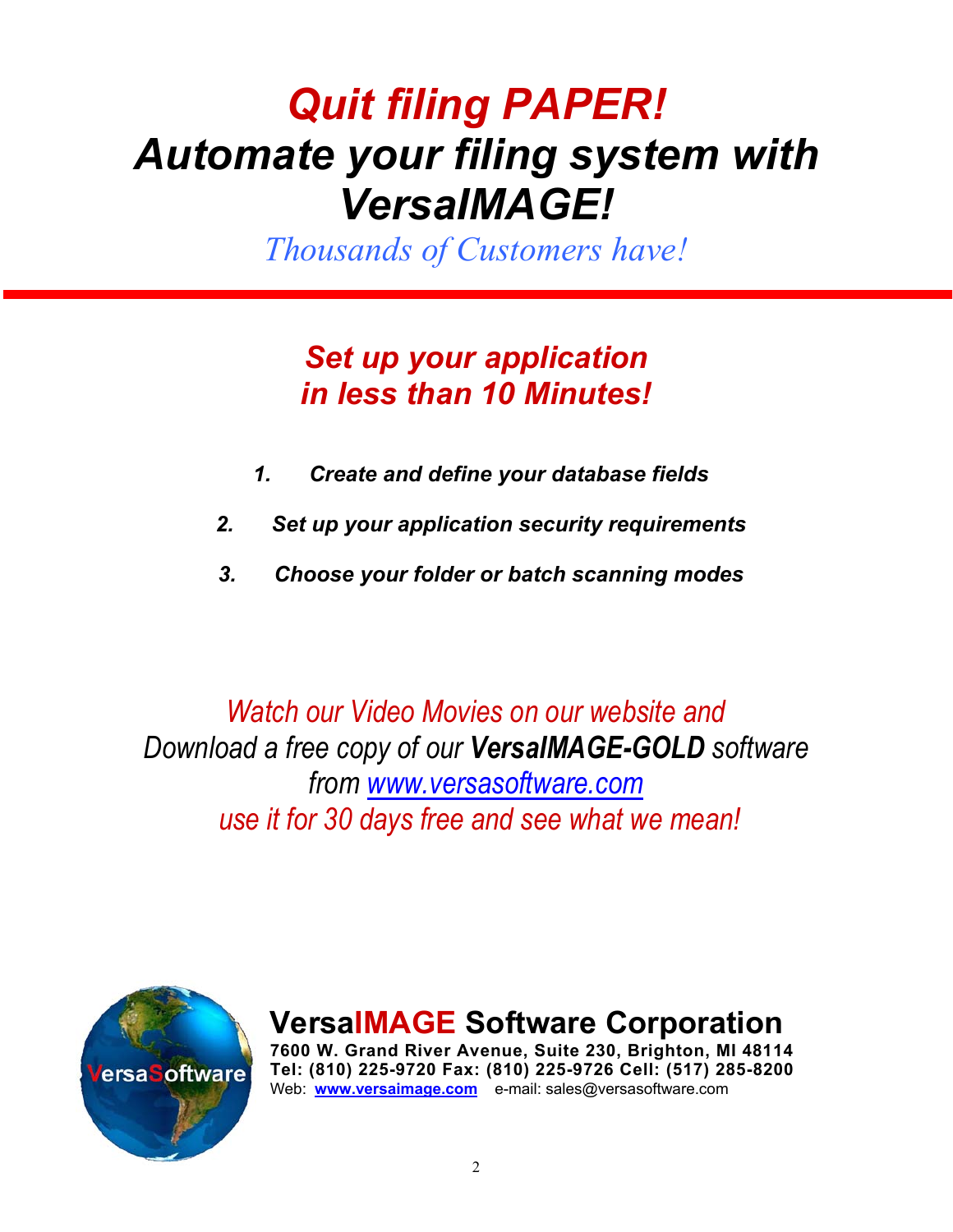# *15 Minutes of training and your staff is ready to go!!*

*(Traditional training requirements for imaging applications are measured in days!)* 

### **Here is how to Scan and Index a file folder:**

**1. Remove staples, stack documents into feeder** 



### 2. Press the **FE (New Folder & Index) key.**

*The first document is scanned and becomes visible on the computer screen with its index fields ready for key entry\*. Key enter the file name/number from the scanned image or your file folder then…* 

**F 5** 

### 3. Press the  $\left| \begin{array}{c} \boxed{F} & 5 \end{array} \right|$  (Scan) key.

*Watch the rest of the documents being scanned automatically. The software automatically adds the "scan date" to the date field. \** 

4. **Add more documents from the file into the feeder & click RESUME or click EXIT if the folder is now empty.** Go back to step 1 scan your next file!

*\*Other field information may be added automatically from imported data files. Bar Code or OCR field recognition may be used to eliminate key entry entirely!*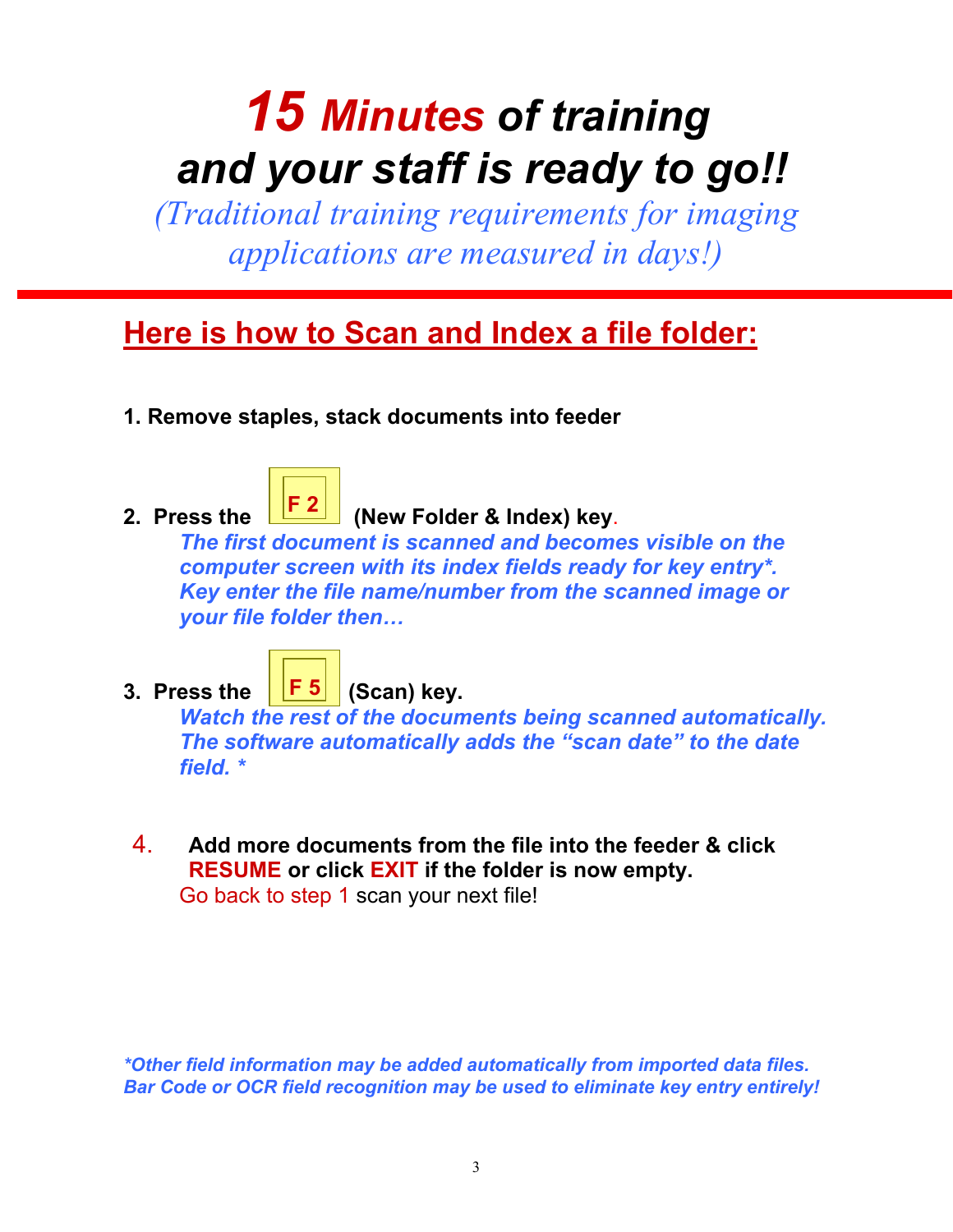## *Stay in your chair, file and retrieve any document in Seconds!*

### **Search and Retrieve Database Files:**

*(20 fields allowed, Microsoft Access or Sequel Server DATABASE) Each field may be searched via "Exact match", " Starts with…" or "Contains…" arguments! The software also allows "Numeric Range" searches and more…* 

### **Example1:**

Enter "**EXACT"** File number… File Number: **148-36-8255** Click "SEARCH"… **RESULT:**  File Name: Catherine Smith Date: 10/18/98, 10/24/98

**Example 2:** 

Enter Partial Data for **"CONTAINS"** Search… File Number: or File Name: **Catherine**  and/or Date: or Date Range: **10/01/98 – 12/30/98 RESULT:**  1 Catherine Bayer 10/30/98 **2 Catherine Smith 10/18/98, 10/24/98**  3 Catherine Wollman 11/24/98 *Double click on line 2 …* 

> *…and the required document images "pop" onto your computer screen!*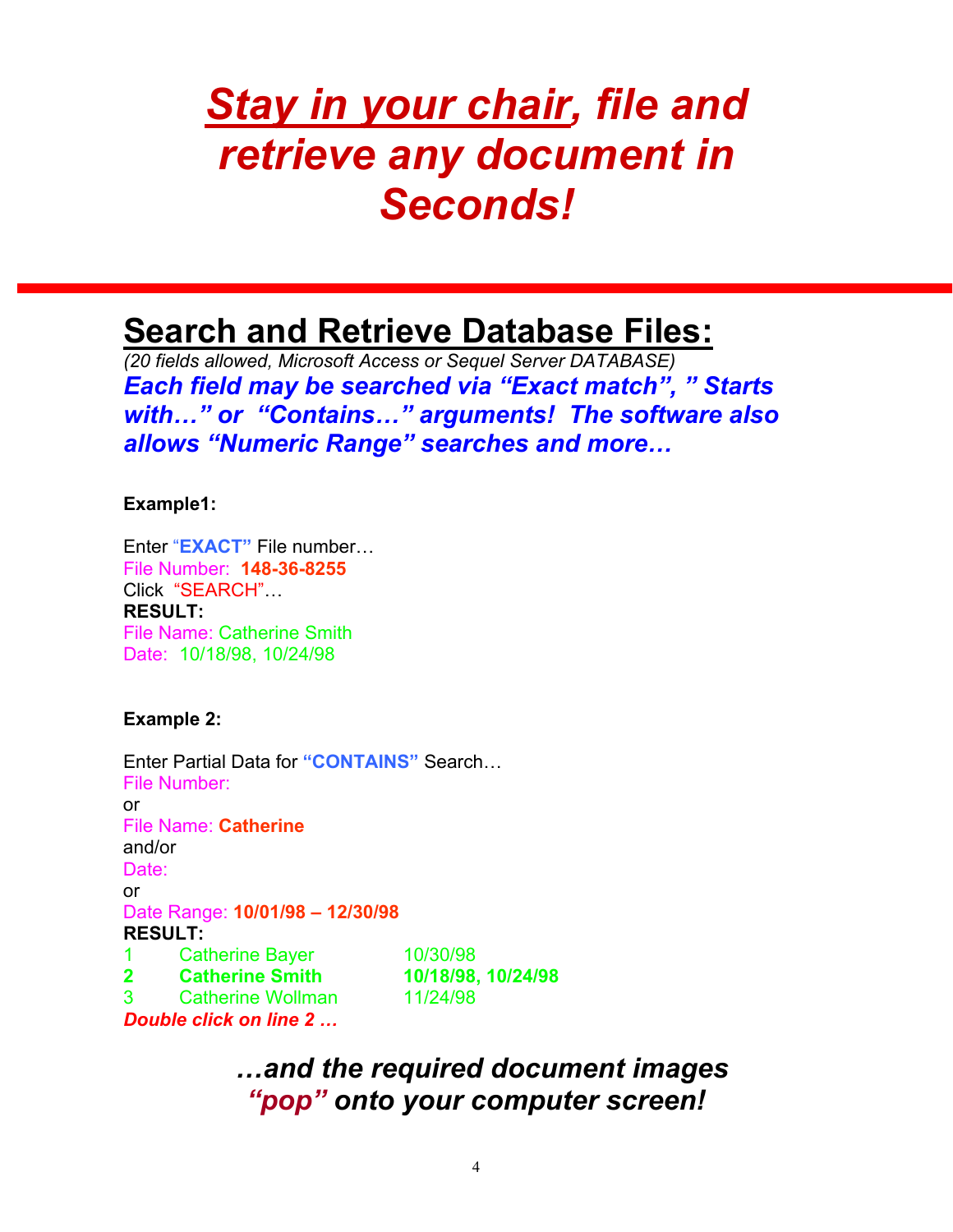## "*Fuzzy" Text OCR Search finds individual documents in your image files in seconds!*

#### *What is OCR?*

*Revolutionary OCR (Optical Character Recognition) technology allows computers to "read" text on a scanned image without the need to key index data into a DATABASE. Images in*  files may be OCR searched for a single word or number or for a string of words if combined *with AND / OR search arguments! For example, the software can search for Form numbers, names, subjects or a combination of words! A fuzzy text search "sounds like" filter significantly improves search accuracy for poor quality images where OCR read errors would otherwise create poor text search results!* 

#### **Entries into the OCR SEARCH field may be made as follows:**

- 1. **No quotes used:** Results will be an **OR** search such as *John Smith* will find all *John* or all *Smith* references or both. NOTE: The system is not case sensitive in this mode! A search for *Cardiology* will locate images that contain the word *Cardiology or cardiology. The fuzzy search filter allows expansion of spelling variances to for example include Joln Snith as a valid "OCR-HIT"*
- 2. **Using single or double quotes:** This SEARCH is **CASE SENSITIVE** for an **EXACT** text match! Exact search terms may be coupled with the word **AND** / **OR** as shown in the example below:

*"John E. Smith" AND "October 14, 1998" will yield the exact name and date as shown on a given page. "John E. Smith" AND "1998" OR "November" OR "December" will yield related search matches on each image that have the name exactly as spelled above, the year 1998 but may list November or December additionally.* 

*Note: VersaIMAGE automatically enters the scan date into a "scan date" database field allowing scan date range searches i.e. all scanned images between May 1, 2002 and*  July 31, 2002. Coupling this feature with bar code number recognition and OCR full *"fuzzy" text search capability can virtually eliminate costly document database indexing!* 

**After clicking on the SEARCH button the OCR search displays a "hit list" of thumbnail tiff images containing the searched for text words with actual their page numbers!** A middle mouse click (or control/right mouse click) on the displayed Tiff image shows its corresponding OCR text with yellow highlights of the searched for words! Text maybe copied to the windows clip board or transferred to a word processor with one right mouse click.

**Locate the image you were looking for within the OCR hits, (ie. OCR HIT 76), highlight it, then press the STANDARD button to switch the display to show the same OCR page in its actual location within the file!** (The display switched to page 76 in the file folder). **Switch back any time to the OCR Hits by clicking on the OCR button**! (The **STANDARD/OCR** button toggles between the file folder display and OCR Hits display!)

No hits that interest you? Make sure that you are in the OCR image display mode! (OCR Hits on screen in thumbnails or click on the **OCR** button to display your OCR images again) Now click on the **FUZZY** button and set your search to **MEDIUM** accuracy. Click on the **OCR search field** (where your typed in the OCR search word(s)) and click the **SEARCH** button. A new OCR search will start that should result in more OCR hits!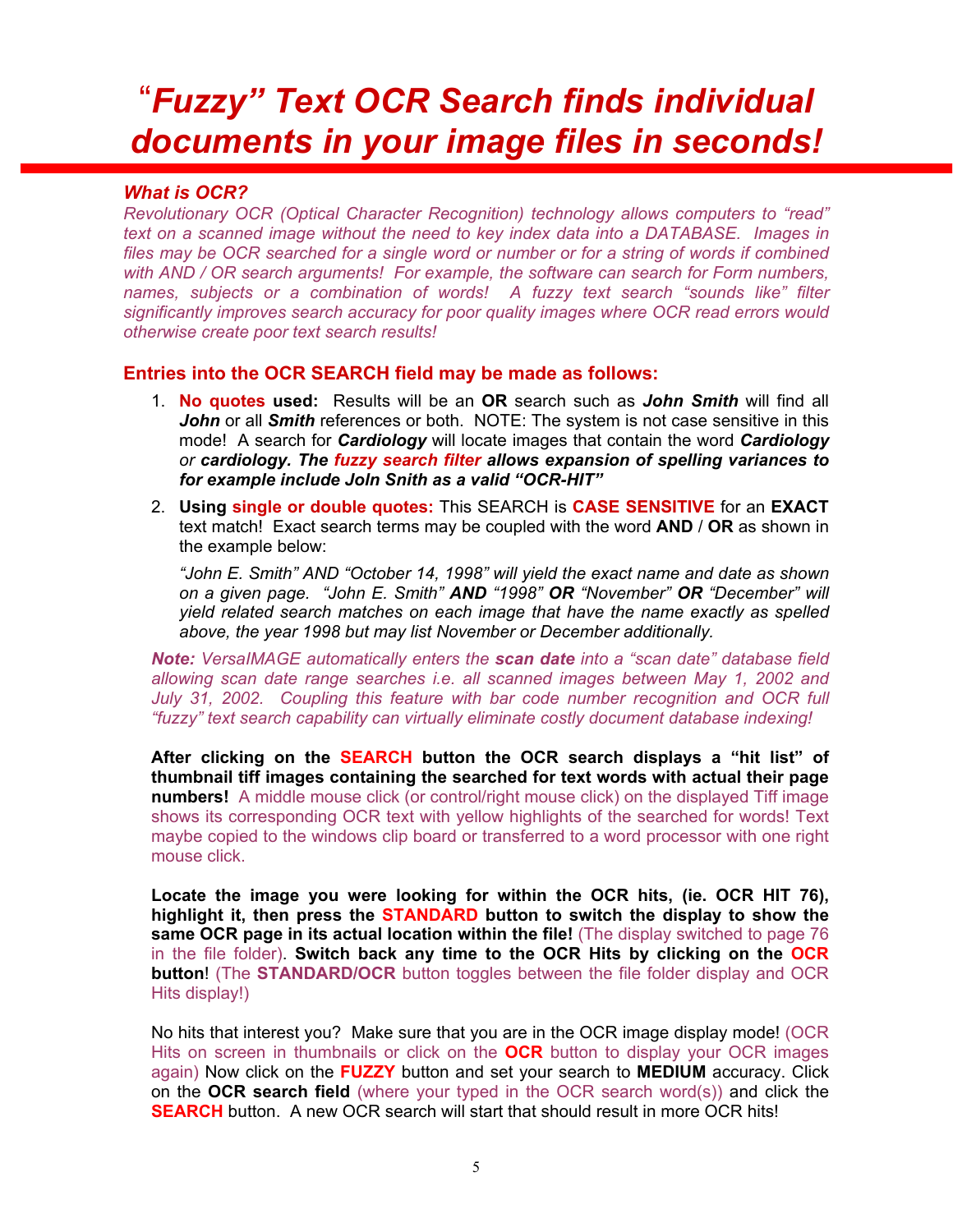## *ELIMINATE the Pain of Refiling Documents!*

### *UPDATE YOUR FILES in Seconds and \$AVE BIG!*

*To update a file follow these 3 easy steps:* 

- *1. SEARCH for the file folder (Key in Search criteria)*
- *2. Put new documents in the feeder*



*Or* 

3a. Press the **F-3** (Insert) key *(…if you want to insert document(s) click on a selected image and press F-3 to insert the new image(s) in front of the selected image)*  Ī **F 3** 

*Made a Mistake?* 

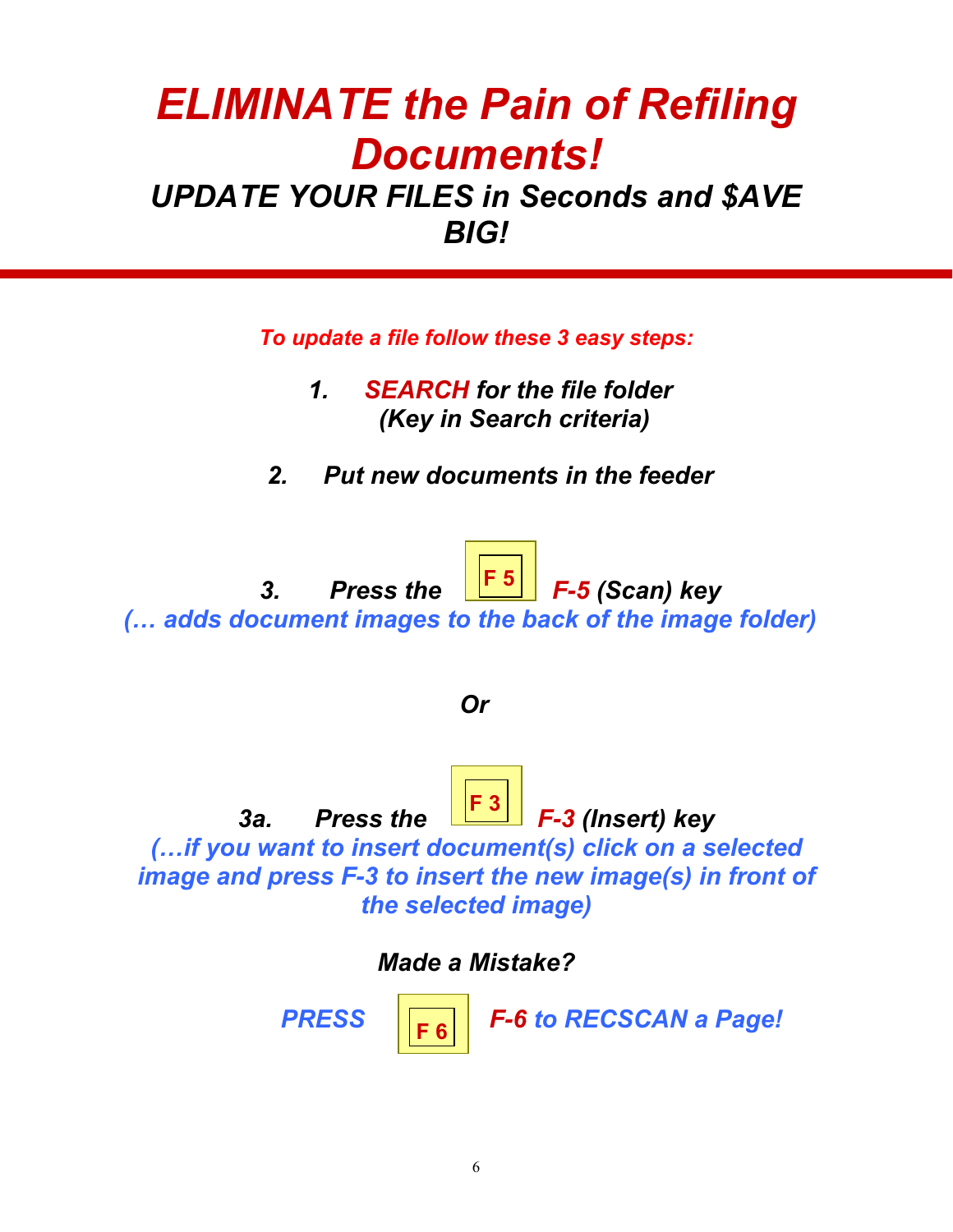## *Save Money, Reduce Trips to your Copy and Fax Machines!*

## **Electronic Image & Text Distribution:**

*Simple Icons allow sophisticated functions!* 

• **PRINT** a Folder\*: Select Printer and Click on **PRINT** Icon • **FAX** a Folder\*: Click on **FAX** icon • **e-Mail** a Folder\*: Click on **e-Mail** icon • **FILE Transfer** a Folder\*: Click on **"Floppy disk"** icon Click **"Create CD"** • **CREATE Distribution\*\*** FOLDERS:Right click on **Folder** icon **Finansfer OCR text Control/Right Click on image** to your text editor: and select **OCR transfer** • **Convert to PDF Highlite images /Tools Menu Create PDF-CD:** Select from **Tools Menu • Create VersaView CD** Select from Tools Menu

*\*You may distribute individual images rather than entire folders, just highlight the pages you want and click on the desired distribution icon!* 

*\*\* Create custom distribution folders and copy images into them from various image folders or scan new documents into distribution folders directly. Great for insurance, legal or audit document requests!*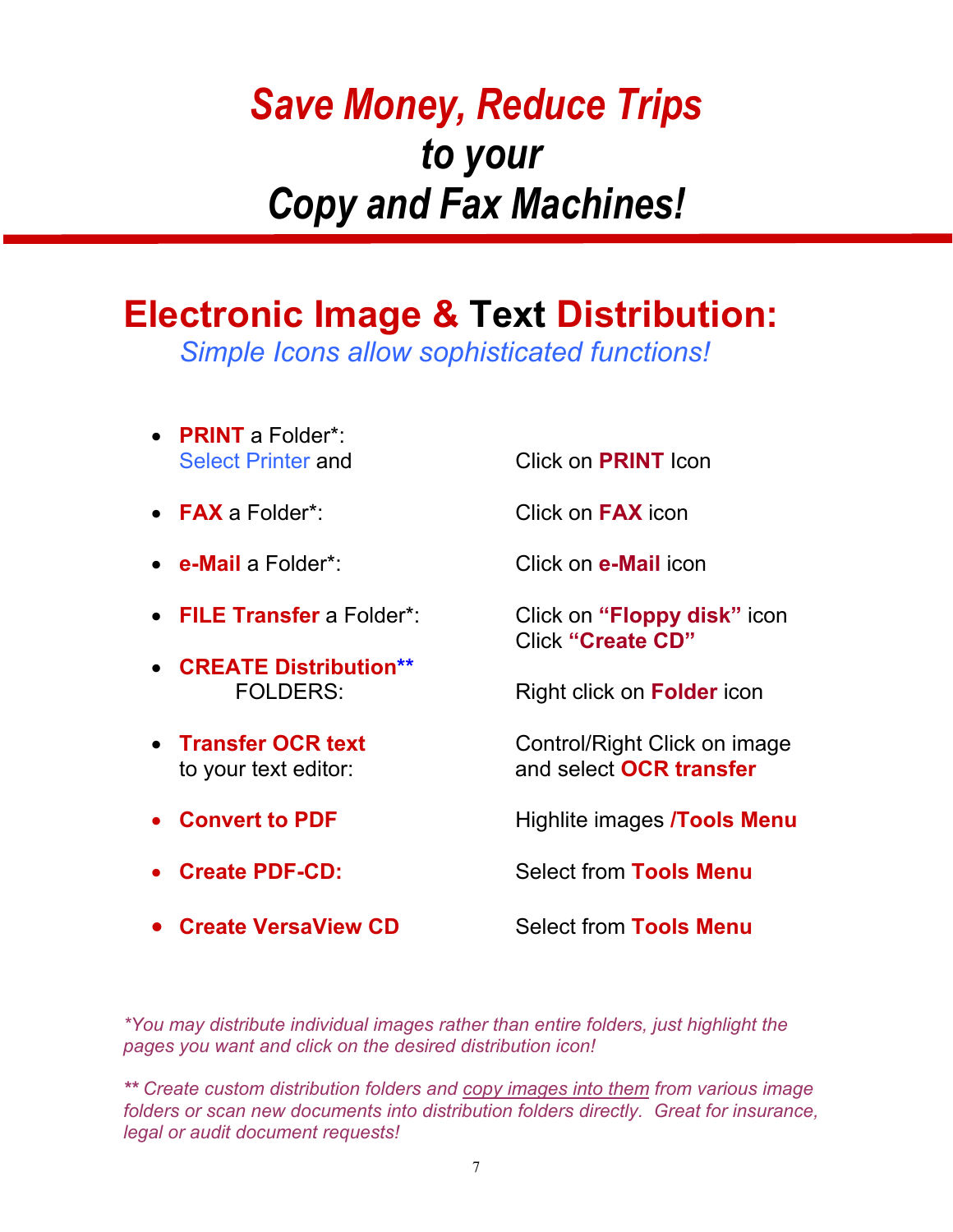## *VersaIMAGE Clients can be found where paper filing systems have become a burden!*

### *Here are some of the benefits available with VersaIMAGE:*

- *Reduced office Space requirements!* 
	- o *VersaIMAGE MS-Access database easily supports 2 million+ documents per 150GB hard drive! This equals 100 four drawer file cabinets! (More storage available with optional MS-SEQUEL database)*
- *Provides full record security and backup!* 
	- o *VersaVIEW-CD Rom provides DISASTER RECOVERY for your critical paper records, currently CD's hold 15,000 documents or approximately 1 four drawer file cabinet!*

### • *Provides CONTROL and REDUCED administrative costs!*

- o *Search files, copy, send and re-file them from your chair!*
- o *Establish CONSISTENCY in filing procedures!*
- o *Scan and retrieve documents by image text and multiple database index fields (up to 20)!*
- o *Search by any one field such as first name, last name, number, date range, amount or incomplete data fields!*
- o *Fuzzy text search eliminates spelling errors!!*
- o *IMPORT information from other databases with automatic field match/fill option or key from images with the VersaIMAG-GOLD "zoom zones".*
- o *Multiple users can access the same documents at the same time from any networked PC workstation!*
- o *Eliminates misfiles totally! Documents are never "out of file" or lost!*
- o *Add new files in a fraction of the time required for paper documents!*
- o *Distribute document images or complete folders via fax, e-mail, print, remote (network) print or create a PDF-CD or an EXECUTEABLE CD so that other workstations can read and retrieve stored documents with cumulative indexing available on their own work stations!*

### • *Provides these Systems benefits:*

- o *SIMPLICITY VERSATILITY RELIABILITY*
- o *AFFORDABLE scaleable system configurations for every office!*
- o *SINGLE USER OR FULL NETWORK ACCESS to stored Documents*
- o *Software is 32 bit Microsoft Windows 98 /ME/NT Windows 2000 / XP-Professional, Windows 2003 compatible*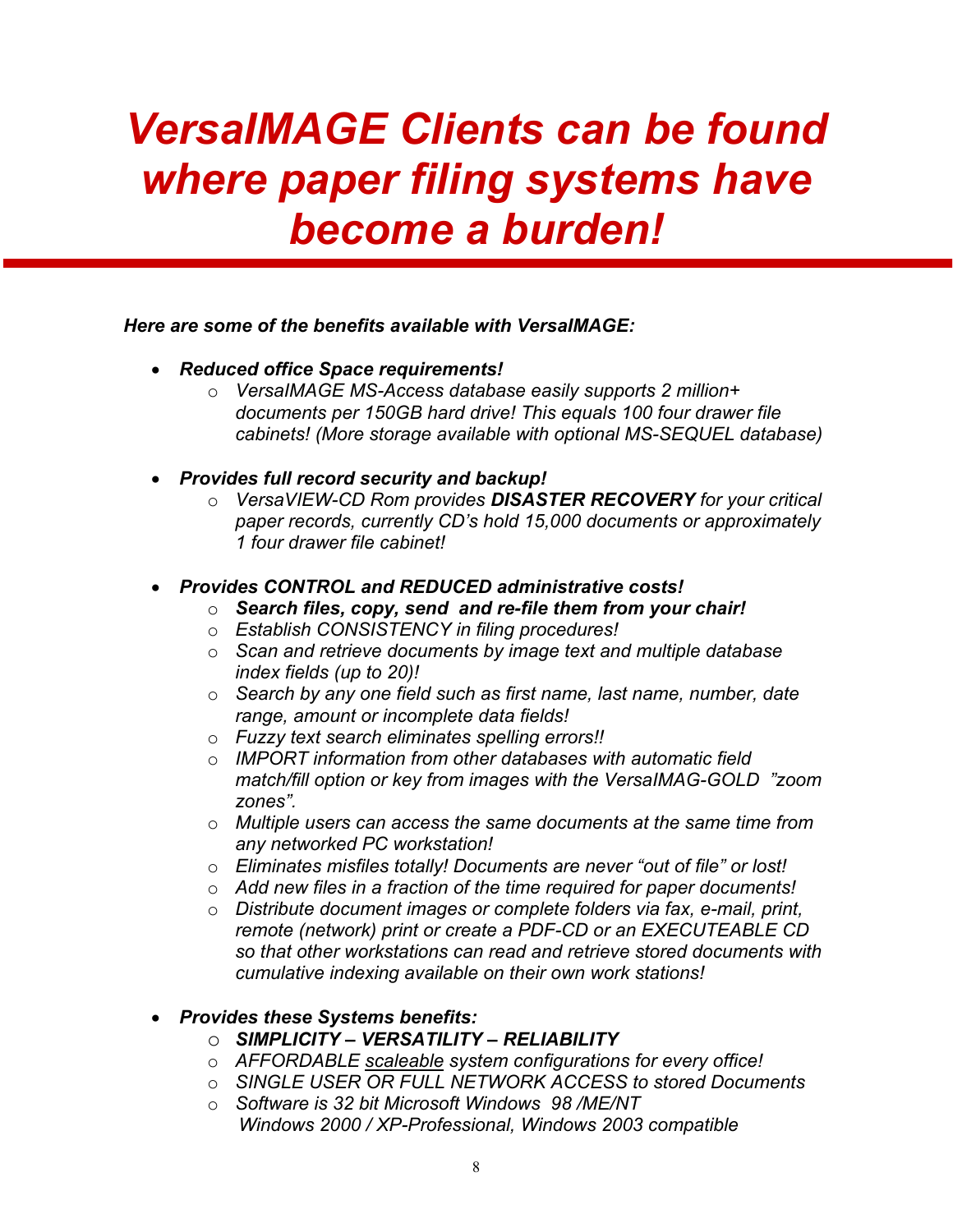## *Versa-Software Products:*

#### *NEW PRODUCTS:*

*VersaIMAGE-GOLD is powerful "Electronic File Cabinet" software designed specifically for the small office application market (1-25 users). Besides offering high speed batch scanning capability, VersaIMAGE-GOLD utilizes computer keyboard F-key functionality to offer unmatched simplicity to novice users, thereby eliminating user resistance and time consuming, costly re-training programs. VersaIMAGE-GOLD was released in Summer of*  2003. This high power imaging software is designed to work specifically with Microsoft *databases coupled with OCR fuzzy text search in the TWAIN environment. The software handles color imaging (.jpg) as well as grayscale and black and white (Tiff) image management with PDF output format capability.* 

*VersaIMAGE-GOLD/PLUS software adds microfilm scanning and retrieval management to VersaIMAGE GOLD. Many of the standard VersaIMAGE ISIS hybrid microfilm features are now available in TWAIN!* 

*VersaVIEW-GOLD software is a modified "GOLD" package without scanning and indexing capability. This software is made for Service Bureaus to furnish view, database & OCR fuzzy search retrieval software to their clients!*

*VersaVIEW-PLUS software expands the GOLD version to include microfilm retrieval management.*

*VersaView-PDF allows VersaIMAGE-GOLD to generate intelligent PDF-CD distribution files that create standalone CD's with index and OCR text search capability using the free Adobe image viewer.*

*MicroDAX 5.0 custom TWAIN scanning software for Minolta Book and Microfilm scanners*

#### *STANDARD PRODUCTS:*

*VersaIMAGE-32 and VersaIMAGE-NETWORK is single or multi user hybrid microfilm and digital image scanning & retrieval software* 

*VersaIMAGE PLATINUM features Microsoft's sequel Server database for larger offices and multiple users (25+ users)* 

*VersaVIEW-CD allows distribution of index data, images and viewer software on the same CD. The view software installs automatically from VersaVIEW CD.* 

*VersaVIEW is a low cost single or multi user (network) document viewer for distribution of VersaIMAGE (Tiff) image and index files. Versaview combines the index information from multiple VersaImage CD's automatically via its "Register CD" function. VersaVIEW prompts the user to insert the required CD for desired image retrieval.* 

*VersaIMAGE-LITE is simplified imaging software for the Minolta scanner market place* 

*VersaCAR Microfilm Retrieval Software for pure microfilm CAR applications.* 

*VersaIMAGE combines analog and digital hybrid imaging application management allowing users to mix microform devices from most any manufacturer to coexist with microform scanners and digital paper scanners.*